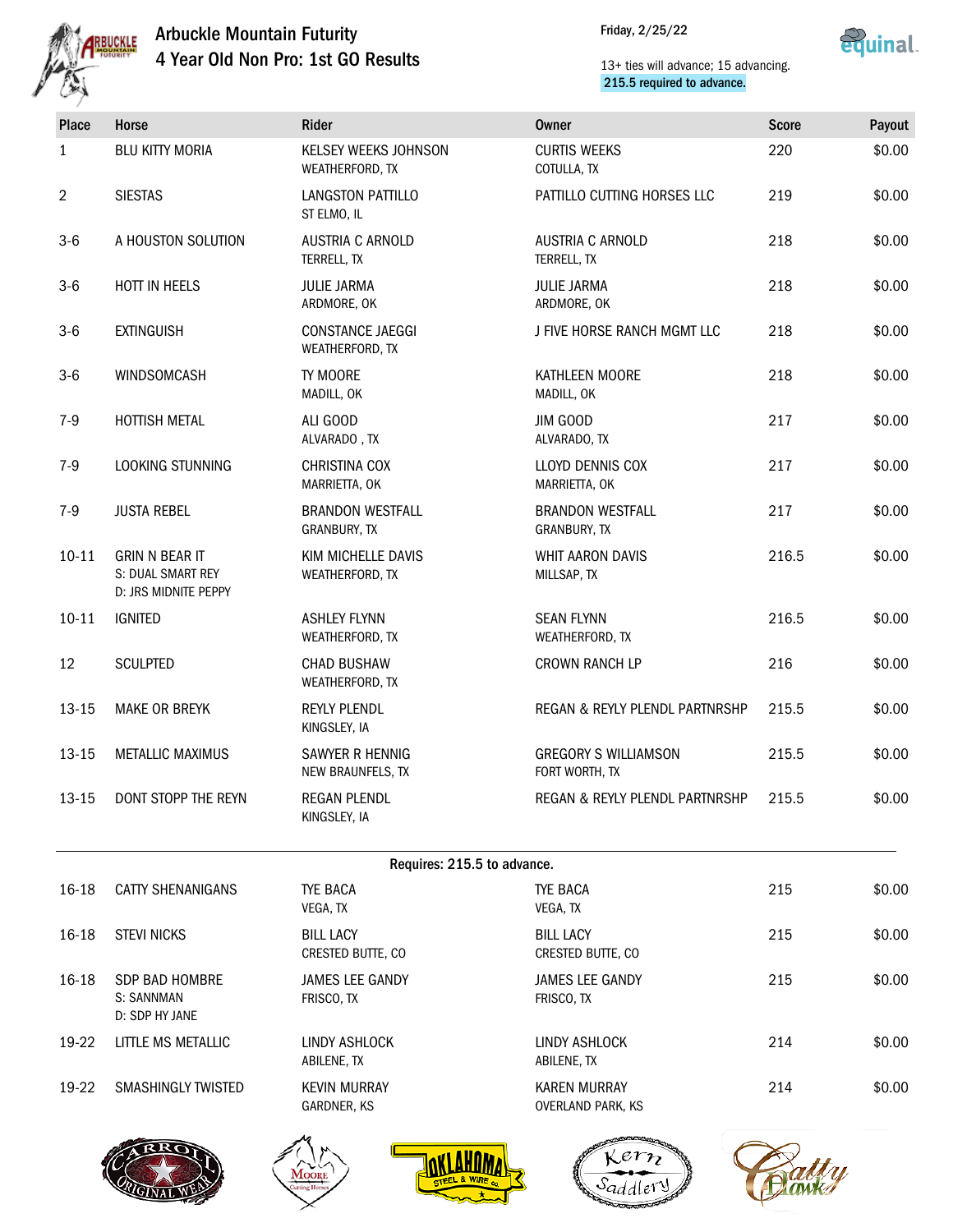

# Arbuckle Mountain Futurity 4 Year Old Non Pro: 1st GO Results

Friday, 2/25/22



## 13+ ties will advance; 15 advancing. 215.5 required to advance.

| <b>Place</b> | Horse                                                           | Rider                                         | <b>Owner</b>                                  | <b>Score</b> | Payout |
|--------------|-----------------------------------------------------------------|-----------------------------------------------|-----------------------------------------------|--------------|--------|
| 19-22        | MY SISTERS CASH                                                 | KATHLEEN MOORE<br>MADILL, OK                  | KATHLEEN MOORE<br>MADILL, OK                  | 214          | \$0.00 |
| 19-22        | SMOOTH STYLIN KAT                                               | <b>JAMIE LYNN HILL</b><br>BASTROP, TX         | <b>JAMIE LYNN HILL</b><br>BASTROP, TX         | 214          | \$0.00 |
| 23-25        | <b>TALKIN CATS</b>                                              | <b>JAMIE LYNN HILL</b><br>BASTROP, TX         | <b>JAMIE LYNN HILL</b><br><b>BASTROP, TX</b>  | 213.5        | \$0.00 |
| 23-25        | PW SHOWMAKER                                                    | <b>BOBBY WOODS</b><br>BLANCHARD, OK           | A D (PETE) WOODS<br>BLANCHARD, OK             | 213.5        | \$0.00 |
| 23-25        | SMOOTH AND ICY HOT                                              | <b>WILL ARTHUR</b><br>DENNIS, TX              | CARROLLS CUTTING LLC                          | 213.5        | \$0.00 |
| 26-28        | LITTLE DIRTY REBEL                                              | <b>JULIE ELROD</b><br>PERRIN, TX              | RUSSELL K ELROD<br>PERRIN, TX                 | 213          | \$0.00 |
| 26-28        | AKA RED CLOUD                                                   | <b>BILL LACY</b><br>CRESTED BUTTE, CO         | <b>BILL LACY</b><br>CRESTED BUTTE, CO         | 213          | \$0.00 |
| 26-28        | <b>MIGHTY METALLICA</b>                                         | TIM DRUMMOND<br>PAWHUSKA, OK                  | <b>TIM DRUMMOND</b><br>PAWHUSKA, OK           | 213          | \$0.00 |
| 29-30        | WATCH REYL CLOSE                                                | KATHRYN JOY LEWALLEN<br>WEATHERFORD, TX       | KATHRYN JOY LEWALLEN<br>WEATHERFORD, TX       | 211          | \$0.00 |
| 29-30        | LILY VON SHTUPP<br>S: STEVIE REY VON<br>D: BET ON HOUSTON       | <b>BRYAN BARTON</b><br>SPRING CREEK, NV       | <b>BRYAN BARTON</b><br>SPRING CREEK, NV       | 211          | \$0.00 |
| 31           | WISPER TOO ME<br>S: STEVIE REY VON<br>D: WISPER SWEETNOTHINGS   | <b>DANIEL SUMMERS</b><br>MADILL, OK           | <b>DANIEL SUMMERS</b><br>MADILL, OK           | 210          | \$0.00 |
| 32           | <b>FINNAGAN</b>                                                 | MICHELLE M COWAN<br>ARDMORE, OK               | COWAN RANCH, INC.                             | 209          | \$0.00 |
| 33           | <b>REMESSES II</b>                                              | <b>CONSTANCE JAEGGI</b><br>WEATHERFORD, TX    | J FIVE HORSE RANCH MGMT LLC                   | 208          | \$0.00 |
| 34           | <b>REYS LAST</b>                                                | <b>JAMES A SWAN</b><br>BRISTOW, OK            | <b>JAMES A SWAN</b><br>BRISTOW, OK            | 198          | \$0.00 |
| 35           | SONIC SIZE                                                      | <b>CHAD BUSHAW</b><br>WEATHERFORD, TX         | <b>CROWN RANCH LP</b>                         | 193          | \$0.00 |
| 36           | THE HISSTORIAN                                                  | JENNIFER CHRISTMANN FOLAND<br>WEATHERFORD, TX | JENNIFER CHRISTMANN FOLAND<br>WEATHERFORD, TX | 184          | \$0.00 |
| 37           | <b>BOONTOWN DANCER</b>                                          | <b>REAGAN GLENN</b><br>PASO ROBLES, CA        | REAGAN GLENN<br>PASO ROBLES, CA               | 129          | \$0.00 |
| 38-52        | <b>REDDISH BLU</b><br>S: ONCE IN A BLU BOON<br>D: BLUISH OF RED | <b>JENNIFER COOPER</b><br>WEATHERFORD, TX     | JENNIFER COOPER<br>WEATHERFORD, TX            | 0            | \$0.00 |
| 38-52        | PEP TALKK                                                       | SANDRA MCBRIDE<br>AZLE, TX                    | SANDRA MCBRIDE<br>AZLE, TX                    | 0            | \$0.00 |
| 38-52        | TWO SMOOTH SHOES                                                | TY MOORE<br>MADILL, OK                        | KATHLEEN MOORE<br>MADILL, OK                  | 0            | \$0.00 |